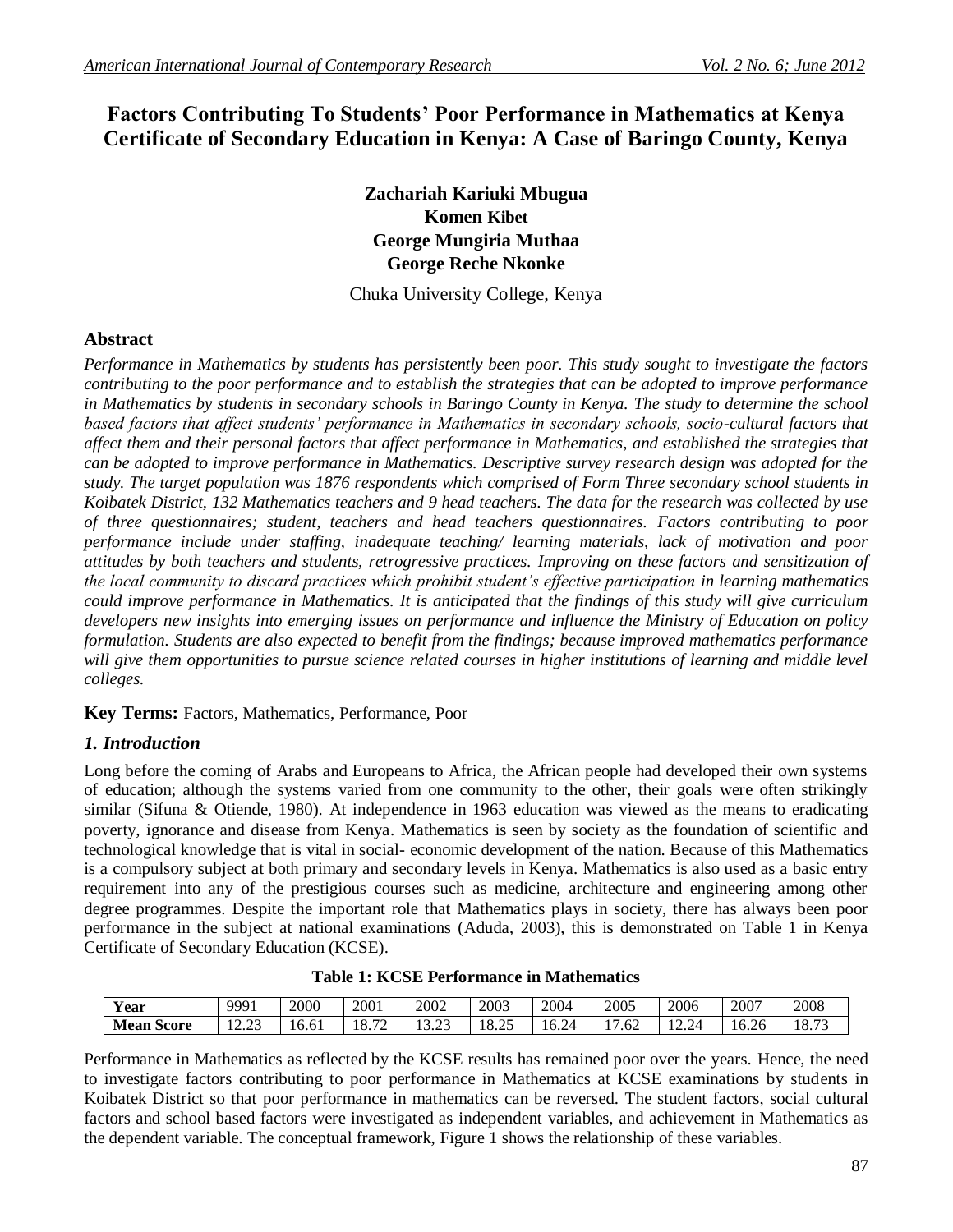

### **Independent Variables**

### **Figure 1: Factors Contributing to Poor Performance in Mathematics**

# *2. Objectives of the Study*

Objectives of the study were to;

- i) Determine the school based factors that affect student performance in Mathematics in secondary schools
- ii) Establish socio-cultural factors that affect student performance in Mathematics in secondary schools
- iii) Establish student personal factors that affect student performance in Mathematics in secondary schools
- iv) Establish strategies that can be adopted to improve performance in Mathematics by students in secondary schools

### *3. Methodology*

The population of this study was of 1718 Form three students in 26 secondary schools, 132 Mathematics teachers and 26 Head teacher (DEO Koibatek, 2011). The student questionnaire comprised sections on demographic data with items such as gender, age, secondary school entry marks, socio-economic and cultural, school based factors with items such as method of teaching by teachers, availability of teaching / learning materials, academic qualification, and teaching experience of mathematics teachers and motivation. Mathematics teacher's and head teacher's questionnaires had sections on demographic data items such as gender, age, academic qualification, and teaching experience. Socio-economic and cultural, and school based factors with items such as method of teaching, availability of teaching/learning materials, workload and motivation and finally strategies to be adopted to improve achievement in Mathematics. Descriptive statistics were used to analyze the obtained data.

#### *4. Results and Discussion*

The following results were obtained;

### *a) Demographic Characteristics of the Respondents*

Data on Table 2 indicates gender of the participants in the study where males were the majority in all categories.

| <b>Respondents</b>   | Male $(\% )$ | Female $(\% )$ |
|----------------------|--------------|----------------|
| <b>Students</b>      | 66.0         | 34.0           |
| Mathematics teachers | 72 Z         | 28.8           |
| Head teachers        | 77 R         |                |

**Table 2: Gender of Participants**

# *b) Performance at Kenya Certificate of Primary Education*

Kenya Certificate of Primary Education (KCPE) is the entrance examination to secondary schools in the country. Data obtained indicate that student had between 200 and 400 points out of a maximum of 500. This shows that their entrance mark to secondary schools cannot be the cause of poor performance at Kenya Certificate of Secondary Education (KCSE).

#### *c) Age of Students*

Information obtained indicate that most of students (74.1%) were between 17 and 19 years of age, 23.8% were between 14 and 16 years, 1.9% were over 20 years and only 0.3% were below 13 years.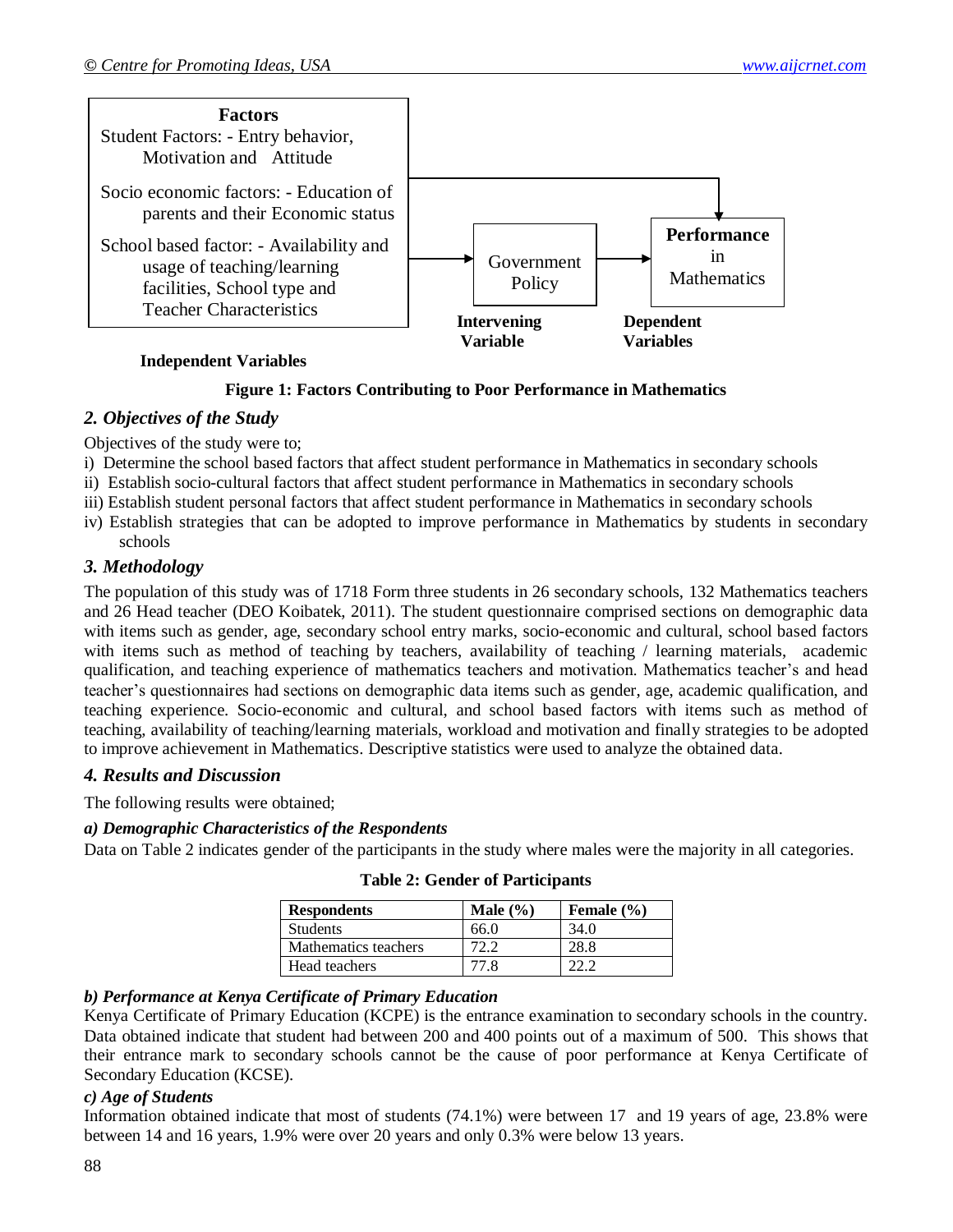These results are normal since the Kenya system of education is that pupils join standard one at age six, primary education is eight years and secondary four years.

# *d) Mathematics Teachers Demographic Characteristics*

The following information was obtained about mathematics teachers;

i) The mathematics teachers who participated in the study were 27.8% female and 72.2% males. Thus there are more male teachers in secondary schools than female teachers. The same pattern was with students. More girls need to be encouraged to take mathematics so as to have more female mathematics teachers.

ii) Information obtained shows almost all teachers (94%) are professionally trained with Bachelor of Education degrees. Therefore, their out output is expected to be good. Secondary school students appear to learn more Mathematics from teachers with degrees or significant coursework in Mathematics (Wayne & Young, 2000).

iii) Ages of mathematics teachers; between 21 to 30 years of age (16.7%), between 31 and 40 years (66.7%) and over 40 years of age (16.7%). These shows mathematics teachers are fairly young and are expected to be energetic in teaching the subject

### *e) School Based Factors that Contribute to Poor Performance in Mathematics*

The data was collected and analyzed,

### **i) Methods of Teaching Mathematics**

Data obtained indicate that 5.6% of the teachers use lecture method, 3.4% use project, 64.2% use discussions, discovery method is used by 6.5% while 27% of the teachers use the question/ Answer method. According to (Costello, 1991) lecture method is ineffective in that it turns the learners into passive participants in the learning process. However despite the disadvantage, lecture method is useful in covering large content (SMASSE, 2007). Discussions, project and discovery methods creates an enabling environment for the learners and ensures that individual differences are taken care of.

### **ii) Teaching/Learning Materials for Mathematics**

Information obtained on availability of teaching/learning materials for mathematics in secondary schools indicate that text books are leading with 94.1%, followed by mathematics geometrical sets (28.4%) and colored chalk (25.3%). Whereas, charts and mathematics models take 10.5% and 6.2% respectively.. According to Psacharopolous and Woodhall (1985) textbooks are a major input for performance in examinations. This view is shared by Chepchieng (1995) who observes that availability of and quality of textbooks in a secondary school is strongly related to achievement among children from lower income families especially those in rural boarding schools. that physical facilities contribute positively to students academic performance ( Munda, Tanui & Kaberia, 2000). Also 43.5% of all students indicated that schools lacked physical facilities and the ones existing were poorly used. According to Munda, Tanui and Kaberia, (2000) physical facilities contribute positively to students academic performance.

#### **iii) Effectiveness of Mathematics Teachers in Teaching**

Student's opinion on the effectiveness of their Mathematics teachers in teaching the subject shows that 63.3%% indicated that they are highly effective, 27.5% indicated that they are average and 1.9% indicated that they are not effective.

# **iv) Teachers' Attitude towards Mathematics**

Data obtained after analyzing teachers' responses on items soliciting their attitude towards mathematics indicate that they have a positive attitude towards the subject. The overall mean perception of Mathematics by the Mathematics teachers was 4.18 out of maximum possible score of 5.00. This implies that Mathematics teachers have a positive attitude towards Mathematics  $(4.18>2.50)$ .

# **v) Mathematics Teachers' Workload**

Data obtained shows that 27.8% of Mathematics teachers teach below 15 lessons per week, 66.7% teach between 16 to 30 lessons, while 27.8% teach more than 30 lessons in a week. According to the Ministry of Education (2008) a teacher in a secondary school is supposed to teach at most 30 lessons in a week. This indicates that 27.8% of mathematics teachers are overloaded. This percentage is high and may contribute to poor performance in mathematics.

# **vi) Mathematics Remedial Lessons**

Information obtained shows that 55.6% indicate that remedial lessons are required in order to have mathematics syllabus completed.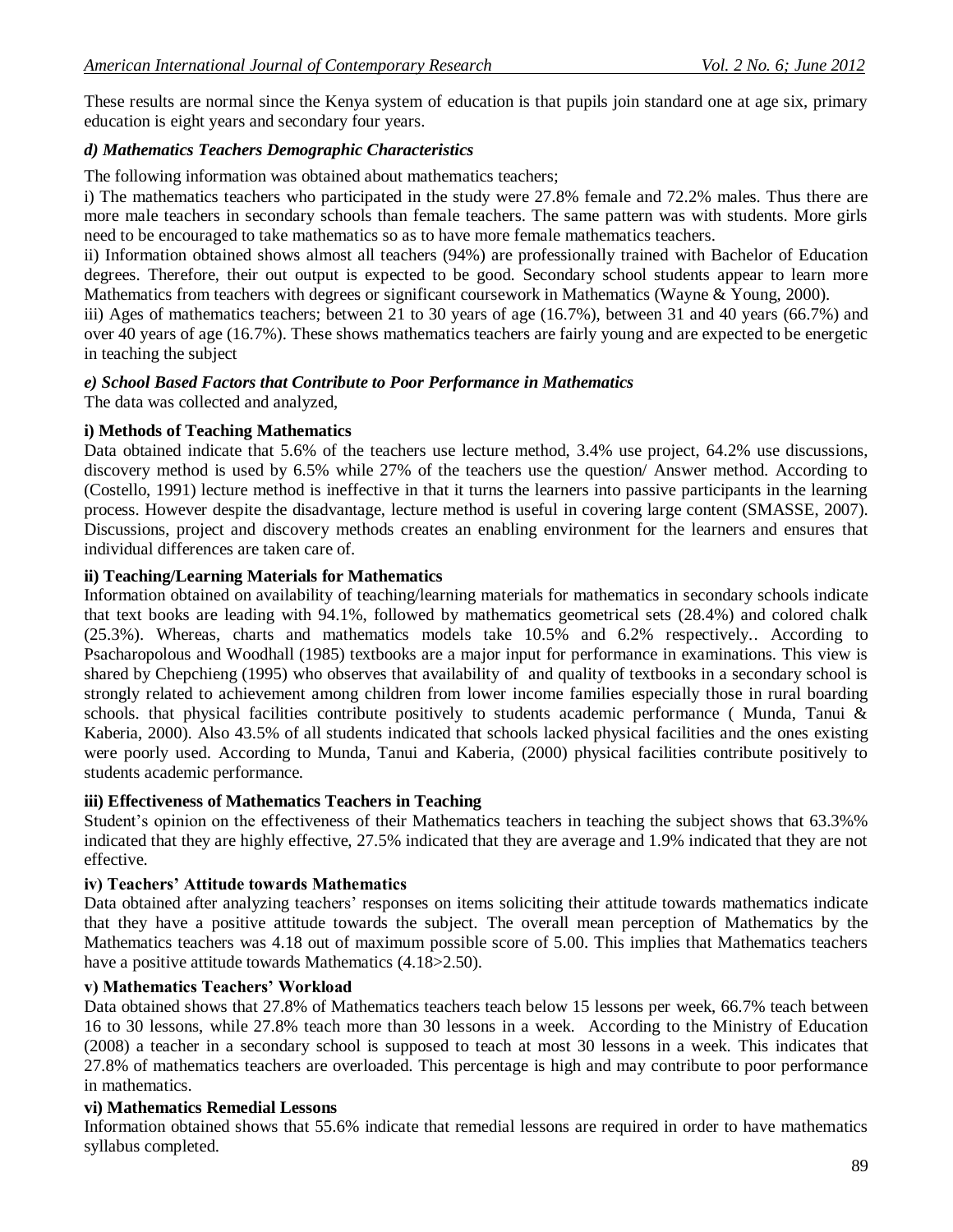This means that the mathematics syllabus is overloaded, teachers do not plan well or learners are slow in learning mathematics.

# *f) Socio economic Factors affecting Performance in Mathematics at KCSE*

The following information was obtained on social economic factors affecting secondary school students performance in Mathematics at KCSE;

# **i) Students' Parents/Guardians Education background.**

Results indicated that most parents/guardians (66.3%) do not have education beyond secondary school education, 27.5% have college education and only 6.2% have university education. thus they may not be good role models for their children in academic matters. Desarrollo (2007) indicated that the extent to which parents or other family members are actively engaged in a student's education had appositive influence on the student's achievement

# **ii) Source of Income for Students' Parents/Guardians**

Student's parents/Guardians sources of income are farming (39.9%), salary (38%), Business (16.8%) and casual labour (5.3%). However, it was clearly indicated that the income is not consisted; therefore students whose parents rely on them are likely to get inadequate learning resources, and other essential requirements. Performance from such student will always be poor. According to Conger et al 1992, 1993, 1999 low parental socio-economic status is associated with diminished resources hence contributing to lower academic achievement.

# **iii) Cultural Factors**

Mathematics teacher's responses on socio-economic factors contributing to poor performance in Mathematics cited circumcision (11.1%), beliefs (50%), early marriage (5.6%) and family income (61.1%). Also, cultural constraints negatively impacts on achievement level among students. Children who come from insecure environments caused by socio-cultural practices such as cattle rustling, early marriages and female genital mutilation (FGM) show emotional problems at school. They lack concentration in class and confidence in whatever task they are given to do (Durojaiye, 1976).

# *g) Students Personal Factors Contributing to Poor Performance in Mathematics at KCSE*

Students' personal factors contributing to poor performance in Mathematics at KCSE were found to be gender, economic factors and attitude towards mathematics. Students' attitude towards mathematics was measured using likert scale and the results obtained indicated that they have a positive attitude towards mathematics. Mwamwenda (1995) argued that the achievement of students in a subject is determined by their attitudes rather than inability to study. Haimowitz (1989) indicated the cause of most failures in schools might not be due to insufficient or inadequate instruction but by active resistance by the learners. This argument suggests that favourable attitudes towards Mathematics should be developed for achievement in the subject to improve.

# *h) Strategies to Improve Achievement in Mathematics*

The strategies suggested by the students on how to improve achievement in mathematics were grouped into five areas, which comprised of staffing, teaching and learning materials, curriculum, motivation and attitudes, and fees and levies. Data on Figure 2 give a summary of the strategies suggested by the students.



# **Figure 5: Strategies to Improve Achievement in Mathematics**

The same strategies were identified by head teachers and mathematics as shown on Table 3. All head teachers (100%) suggest improvement mathematics curriculum may improve achievement in the subject.